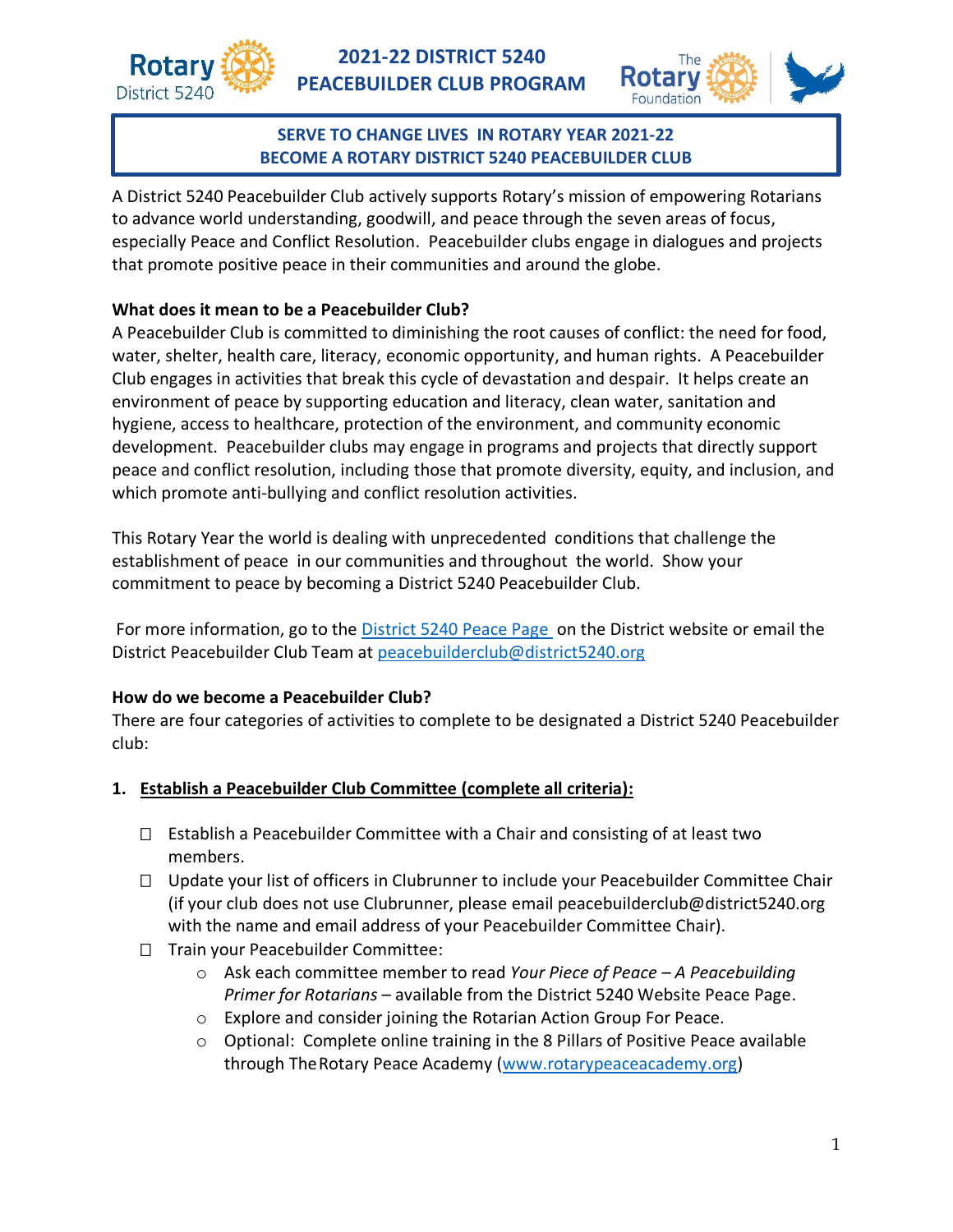



## **2. Present at least two Peacebuilder Education Programs to your Club or Community:**

At least twice a year, engage your club, group or community in a Peacebuilder Education Program. Resources to assist in planning the program include:

- $\Box$  Peace Is video available on the district website
- $\Box$  The Peace Project youth peace advocacy: http://www.rotarypeaceproject.com/
- $\Box$  Peace Literacy:<http://peaceliteracy.org/>
- Non-Violent Communication<https://www.cnvc.org/>
- □ Rotarian Action Group for Peace: [www.rotarianactiongroupforpeace.org](http://www.rotarianactiongroupforpeace.org/)
- □ Rotary Peace Academy: [www.rotarypeaceacademy.org](http://www.rotarypeaceacademy.org/)
- NewGen Peacebuilders:<http://www.motheringacrosscontinents.org/NewGenPeace>
- $\Box$  Invite a Rotary Peace Fellow to speak at your club. Check the Peace Map at [www.rotariansforpeace.org](http://www.rotariansforpeace.org/)
- $\Box$  Select or create another program about peace or that that informs your club about Rotary's role in building peace.

## **3. Engage in Peacebuilder Projects or Activities:**

Plan and engage in at least **two** Peacebuilder projects or activities during the Rotary year. The projects can be local or international. Here are some suggestions, or create a program or activity of your own:

- $\Box$  Facilitate peace building activities in a local school or youth organization/group, such as your local YMCA or Boys & Girls Club.
- $\Box$  Offer a Peace conversation training to reduce division and polarization and build civility and community. Resources include:
	- o Mediators Beyond Border Peace Conversation <https://mediatorsbeyondborders.org/>
	- o Nuclear Age Peace Foundation Peace Literacy<https://www.wagingpeace.org/>
- $\Box$  Lead or participate in a project or activity related to the prevention and eradication of human trafficking. Resources include:
	- o Rotary Action Group Against Slavery [www.ragas.org](http://www.ragas.org/)
	- o Million Kids (Opal Singleton) <https://www.millionkids.org/>
- $\Box$  Work with a school or youth organization to implement or support anti-bullying activities or education. A resource is How to Prevent Bullying [www.stopbullying.gov](http://www.stopbullying.gov/)
- $\Box$  Implement or participate in a project or activities to combat domestic violence or support a local organization in providing services to victims or domestic violence. Resources include Rotarian Action Group for Family Safety [http://www.ragfamsafe.org](http://www.ragfamsafe.org/)
- $\Box$  Create an activity or program that increases public awareness of Rotary's peacebuilding activities and programs.

Get more project ideas at [https://www.rotarianactiongroupforpeace.org/peacebuilder](https://www.rotarianactiongroupforpeace.org/peacebuilder-clubs-2/)[clubs-2/](https://www.rotarianactiongroupforpeace.org/peacebuilder-clubs-2/)